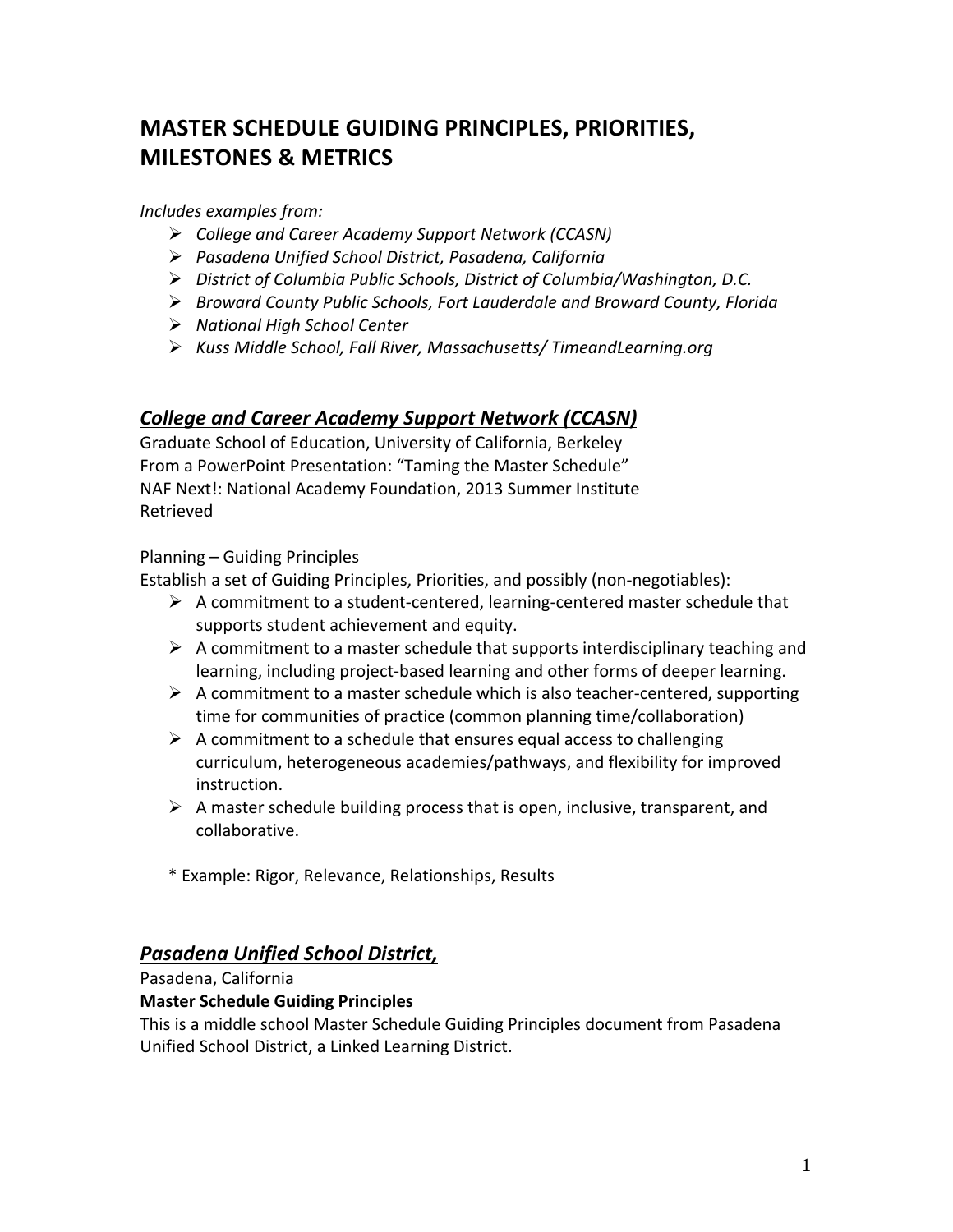Excellent Middle Schools Team Plan for PUSD (Pasadena Unified School District) Guiding Principles

1. Master Schedule

Master Schedule

- School staff should reflect the needs of the master schedule
- Various groups and stakeholders are involved in the process of developing the master schedule.
- The middle school schedule is a tool to serve the students.
- Variations of Simple Block Scheduling are used, breaking the day into fewer but longer segments, each segment equivalent to three or four conventional periods.

Teaming

- Students and teachers are divided into teams.
- Team teachers are located close to each other in the same area of the building, and have common planning time, on a regular basis, built into the master schedule.
- FTEs are allocated according to student needs
- District professional development takes into account the fact that teachers are teaching in longer periods of time.

Appropriate student/teacher ratio

- Class size is dictated by needs of students (The aim is to reach an optimal 25:1 in) core; 20:1 in intervention)
- $\bullet$  School staff

## *District&of&Columbia Public&Schools*

District of Columbia/ Washington, D.C. Source: District of Columbia's High School Planning Guide and Scheduling Workbook, Used in "High School Planning Guide and Scheduling Workshop" Office of the Chief Academic Officer

| <b>Timeline</b>      |                                                                                                            |
|----------------------|------------------------------------------------------------------------------------------------------------|
| Date                 | Action Item                                                                                                |
| January 23,<br>2012  | Course lists for SY 2012-2013 due to Manager of Scheduling                                                 |
| February 6-7,        | Boot Camp Master Schedule Training in DC STARS Lab                                                         |
| 2012                 | February 6 (morning) for experienced schedules; February 7 (afternoon) first and second<br>year schedulers |
| February 15,<br>2012 | Scheduling Workbook due                                                                                    |
| March 9,             | Student course plans completed, reviewed, approved, and locked in the IGP for grades 9-                    |

## **MAJOR'MILESTONES'AND'METRICS'**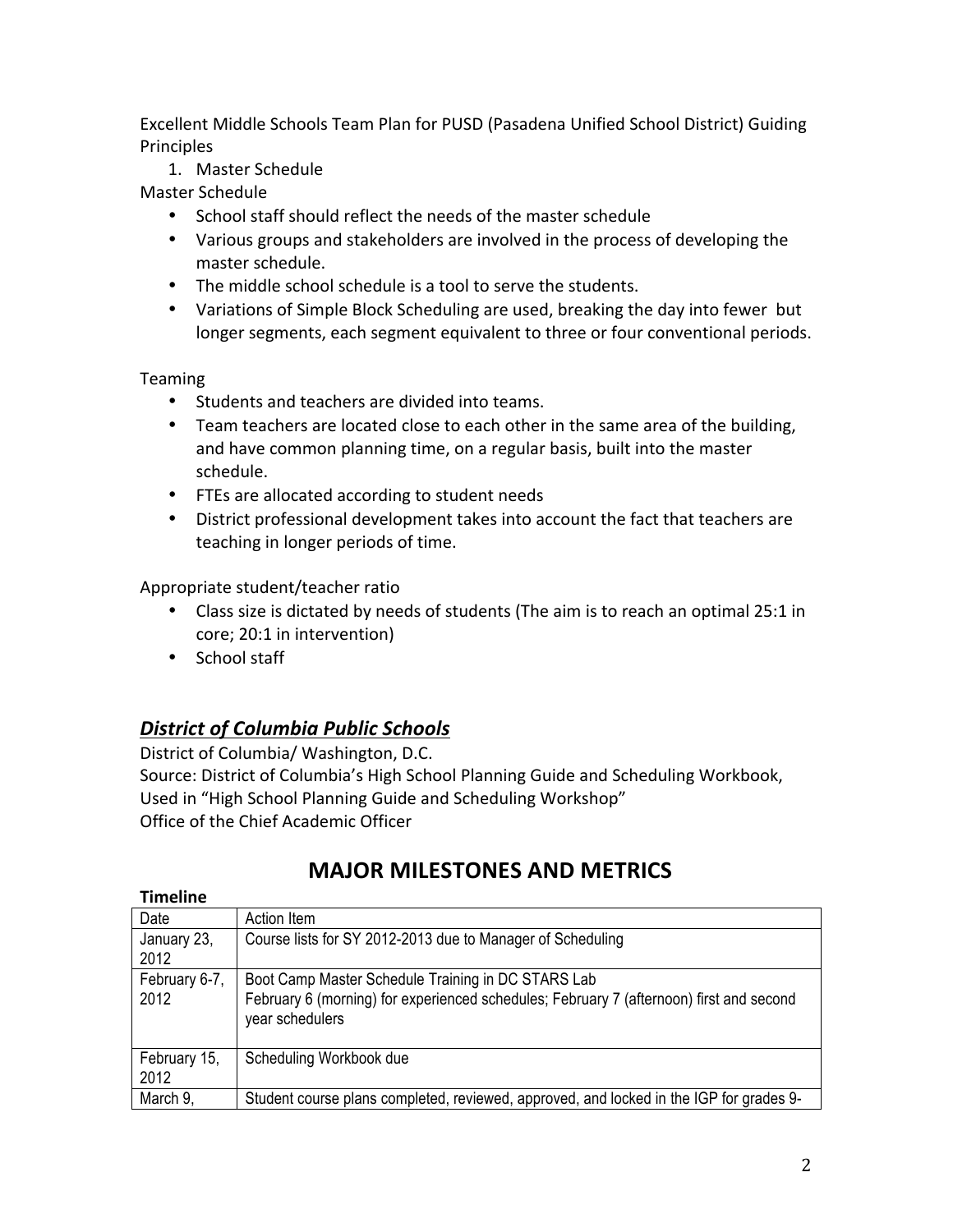| 2012                 | 11                                                                                                                                                               |
|----------------------|------------------------------------------------------------------------------------------------------------------------------------------------------------------|
| March 12-30,<br>2012 | Pre-scheduling completed in DC STARS Lab                                                                                                                         |
| March 30,<br>2012    | Review, approval and migration of student course plans from IGP to DCSTARS bay the<br>Office of College & Career Readiness' Academic & Scheduling team completed |
| March 30,<br>2012    | All 8 <sup>th</sup> grade students pre-transitioned by middle grades scheduler to a high school                                                                  |
| April 23, 2012       | IGP information provided for DCPS 8 <sup>th</sup> grade students by Academic Planning team                                                                       |
| April 30, 2012       | School's master timetables built in DC STARS Lab Open Workshop                                                                                                   |
| June 21,<br>2012     | High quality, complete course selections for SY 2012-2013 mailed with final report cards to<br>students entering grades 9-12                                     |
| June 29,<br>2012     | High-quality, complete student schedules for students in grades 9-12 in SY 2012-2013<br>available for viewing through the IGP                                    |
| August 15,<br>2012   | High quality, complete student schedules updated for Summer School students                                                                                      |
| August 16,<br>2012   | High-quality, complete student schedules mailed by the Academic Planning team for<br>students in grades 9-12                                                     |

## **METRICS'**

| Type     | Description                                                                                                   | Goal                                                                                                                                                                    |  |
|----------|---------------------------------------------------------------------------------------------------------------|-------------------------------------------------------------------------------------------------------------------------------------------------------------------------|--|
| Quantity | Percent of students will "full" schedules<br>(no free periods)                                                | 100% by June 29, 2012<br>1)<br>2)<br>Accommodating Summer School updates.<br>100% by August 15, 2012                                                                    |  |
| Quantity | Percent of students pre-transitioned to<br>the correct grade and percent of correct<br>calculated grade level | 1)<br>100% students pre-transitioned with<br>correct calculated grade level by June 1,<br>2012<br>Accommodating Summer School updates,<br>2)<br>100% by August 15, 2012 |  |
| Quantity | Percent of students in grades 9-11 with<br>accurate number of credits                                         | 1)<br>100% by June 21, 2012<br>Accommodating Summer School updates,<br>2)<br>100% by August 15, 2012                                                                    |  |
| Quality  | Percent of students without repeated<br>courses                                                               | 100% by June 29, 2012<br>1)<br>Accommodating Summer School updates,<br>2)<br>100% by August 15, 2012                                                                    |  |
| Quality  | Percent of students in grades 9-11 with at<br>least one credit in each of the 4 content<br>areas              | 1)<br>100% by June 29, 2012<br>Accommodating Summer School updates,<br>2)<br>August 15, 2012                                                                            |  |
| Quality  | Percent of $4th$ + year students on the<br>potential graduates lists.                                         | Target varied by school (10% higher than prior year)                                                                                                                    |  |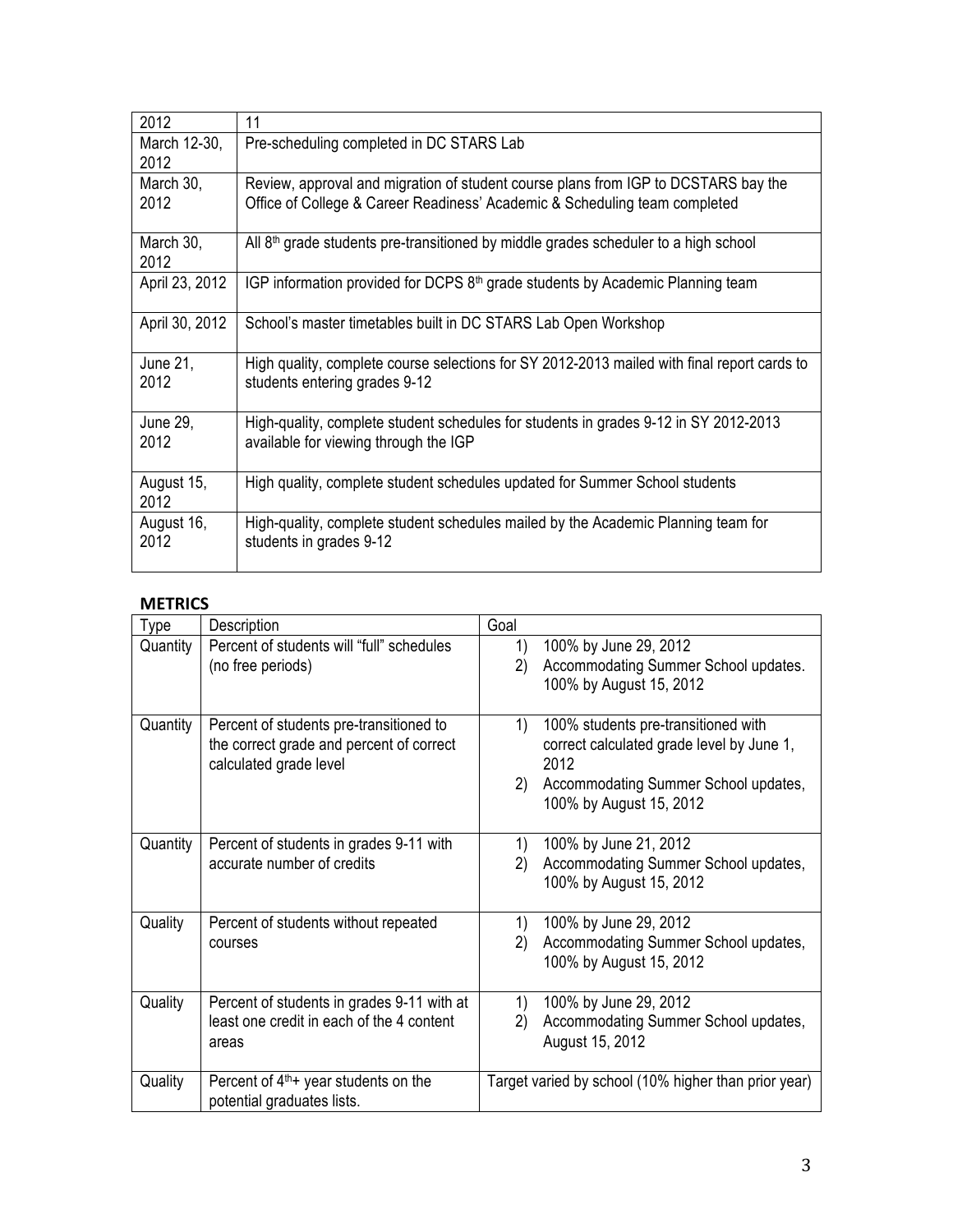#### DETAILS AND DEADLINES BY MONTH

Are included in full document, "High School Planning Guide and Scheduling Workbook" Retrieved November 2013 from

https://dcstars.k12.dc.gov/training/Scheduling/High\_School\_Planning\_Guide\_and\_Wor kbook.pdf

## *Broward&County&Public&Schools&*

Fort Lauderdale and Broward County, Florida

#### Master Scheduling Philosophy

"The master schedule is developed around student needs and district goals. The overarching belief that all students should be in courses that engage them in rigorous content and prepares them for college, work and productive citizenship drives the creation of the master schedule.

Keeping in mind the district's philosophy, "Educating Today's Students for Tomorrow's World," students should be enrolled in the most challenging and appropriate coursework. Student supports should be in place to increase student success, and schedules should be examined carefully to determine how time is maximized for teaching and learning. Experienced teachers with a track record of success should instruct students who historically have been under represented in advanced courses. In addition, highly effective teachers should teach ninth grade students, ensuring a strong start in high school curricula and increasing the likelihood that students will graduate.

Principals will lead the work of the Master scheduling Committee. This committee will examine the academic opportunities and additional supports available to all students and analyze data to determine if students are successful. Carefully constructed and wellarticulated course progressions ensure students will graduate on time and with the skills and knowledge to access postsecondary educational opportunities and obtain meaningful employment."

## **From the National High School Center**

http://www.betterhighschools.org/pubs/documents/NHSC\_improvementindicators\_20 12.pdf

Excerpts from Element 7: Organization and Structure: Ensure that the school organizational and physical structures are designed and revised to support student needs. The following are indicators that are related – in the broadest sense – to the master schedule: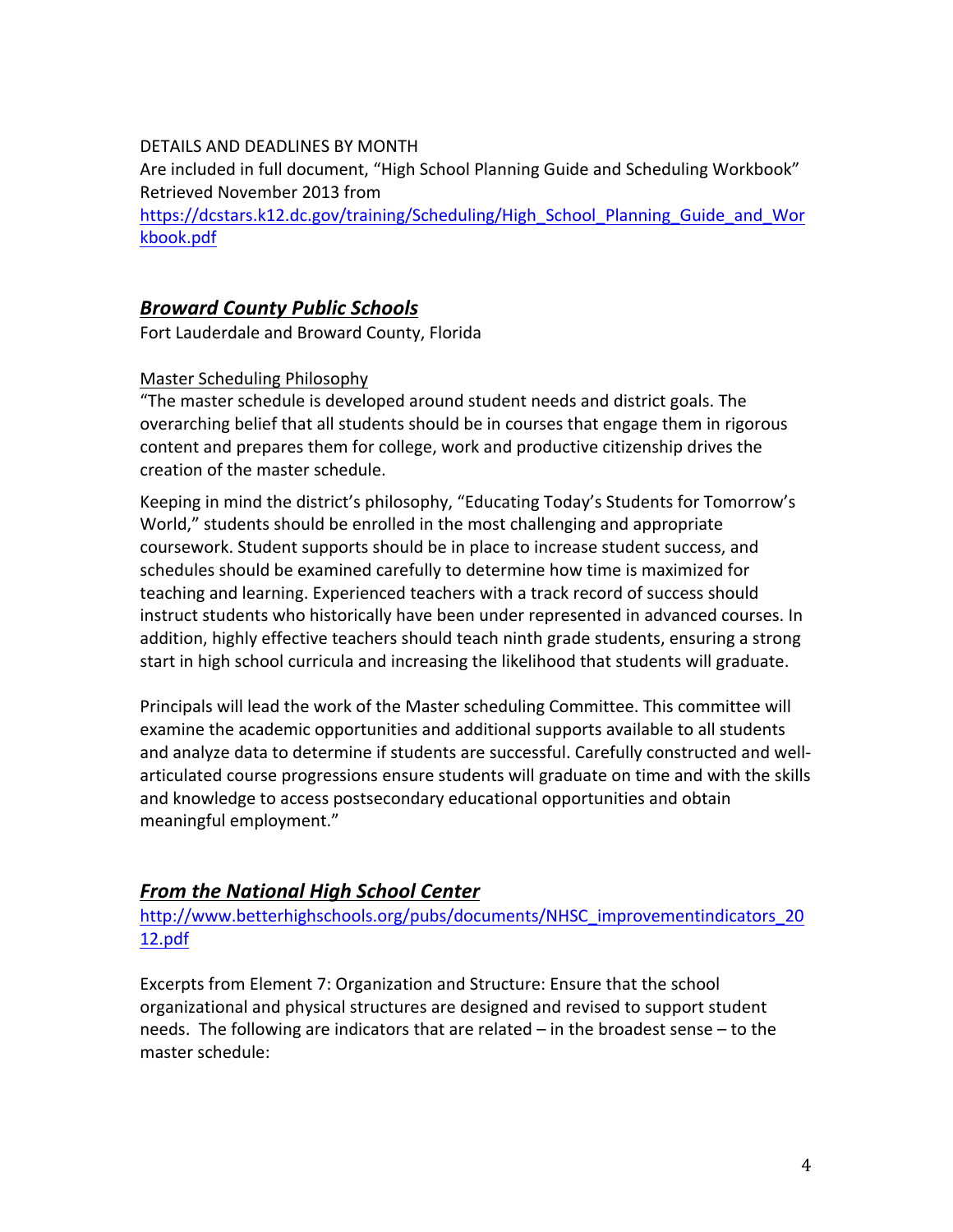Indicator 7.1 A variety of structures (organizational and physical) that are aligned with high school improvement initiatives are utilized to support effective teaching, learning, and personalization.

- Organizational structures (e.g., small schools and smaller learning communities, ninth grade academies, career academies, career technical high schools, other alternative structures) support high school improvement strategies and initiatives to promote effective teaching and learning.
- A variety of organizational structures (e.g., advisories, mentoring) are used to personalize experiences for students
- Physical structures (e.g., school building layout and design, space utilization), support high school improvement strategies and initiatives.
- Organizational structures (e.g., dual enrollment, career academies, virtual coursework) support multiple college-and-career-readiness pathways.

Indicator 7.2 Organizational structures to support collaboration among instructional teams are implemented.

- Innovative organizational structures (e.g., common planning periods, coteaching, interdisciplinary teams) are implemented to support increased collaboration
- Collaborative structures are focused on supporting student need and improving student outcomes.

Indicator 7.3 Time management and scheduling approaches are implemented to enhance and extend learning time to better meet the needs of students.

- The master schedule is designed to maximize instructional time, promote collaborative planning, and enable instructional supports and innovative practices.
- The master schedule is designed to meet the needs of students and supports high school improvement strategies (e.g., effective teachers teach the neediest students, interventions are provided for students who need additional support)
- Scheduling approaches (e.g., block schedule periods, double dosing in core academic courses, extended school days) enhance and/or extend learning time to better meet the needs of students"

NOTE: Other indicators (7.4 and 7.5) relate to distributive administrative responsibilities and schoolwide structures that support effective classroom management skills

Indicator 7.6 – Organizational structures to support instructional innovations are implemented to actively engage all students in the core curriculum.

- Organizational structures to support instructional innovations (e.g., academies, grade clusters, small learning communities) are designed to actively engage all students, including those with disabilities and English language learners, in the core curriculum.
- Organizational structures to support instructional innovations (e.g., academies, grade clusters, small learning communities) are designed to encourage students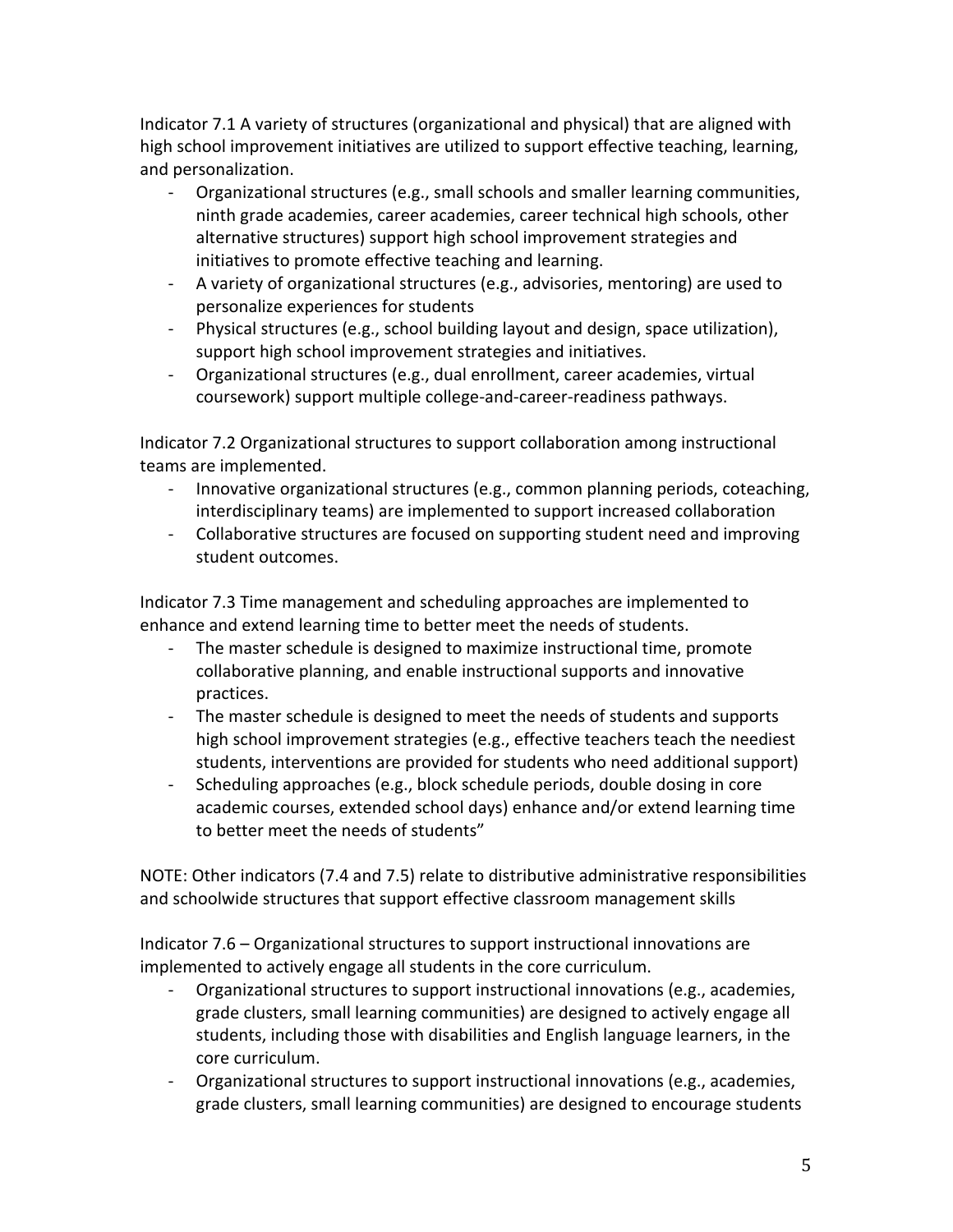to create meaningful connections with academic content (e.g., emphasizing realworld application, linked learning, incorporating student intents).

Indicator  $7.7$  – Organizational structures are implemented to increase opportunities to learn through nontraditional educational settings.

- Organizational structures are implemented to increase opportunities to learn through nontraditional educational settings (e.g., virtual courses, dual enrollment, service learning, work based internships)
- Extended-time programs are aligned to standards and curricular expectations to allow students to earn partial or full credit through participation.
- Assessment processes and structures are developed to allow students to demonstrate mastery of course standards and curricular expectations through nontraditional educational settings (e.g., work-based internships) in all content areas.
- Master schedule and staff assignments are structured to support ongoing progress monitoring of students participating in nontraditional educational settings (e.g., service learning, work-based internships)

## *From!Kuss!Middle!School*

Fall River, Massachusetts Grades Served: 6-8 Enrollment: 648 % low income: 82.3 % Special Education: 18.1 %(LEP:(0

## "**Scheduling'Goals'for'Students**

- 90 minutes of core ELA and math/day for all students
- Science and Social Studies for all students
- Open response writing (instructional focus) integrated into all core subjects
- New courses integrated throughout the day and week (not at end of day)
	- $\circ$  2<sup>nd</sup> dose of ELA and/or math for students that need additional support
	- $\circ$  Hands-on applied science electives for all students
	- $\circ$  Menu of enrichment electives available to all students, with opportunities for students to "specialize" as they move through middle grades(

## **Scheduling'Goals'for'Teachers**

- $\cdot$  9 individual preps/week
- $\cdot$  3+ collaboration times/week in content and shared student teams
- Opportunities to teach electives and lead advisory